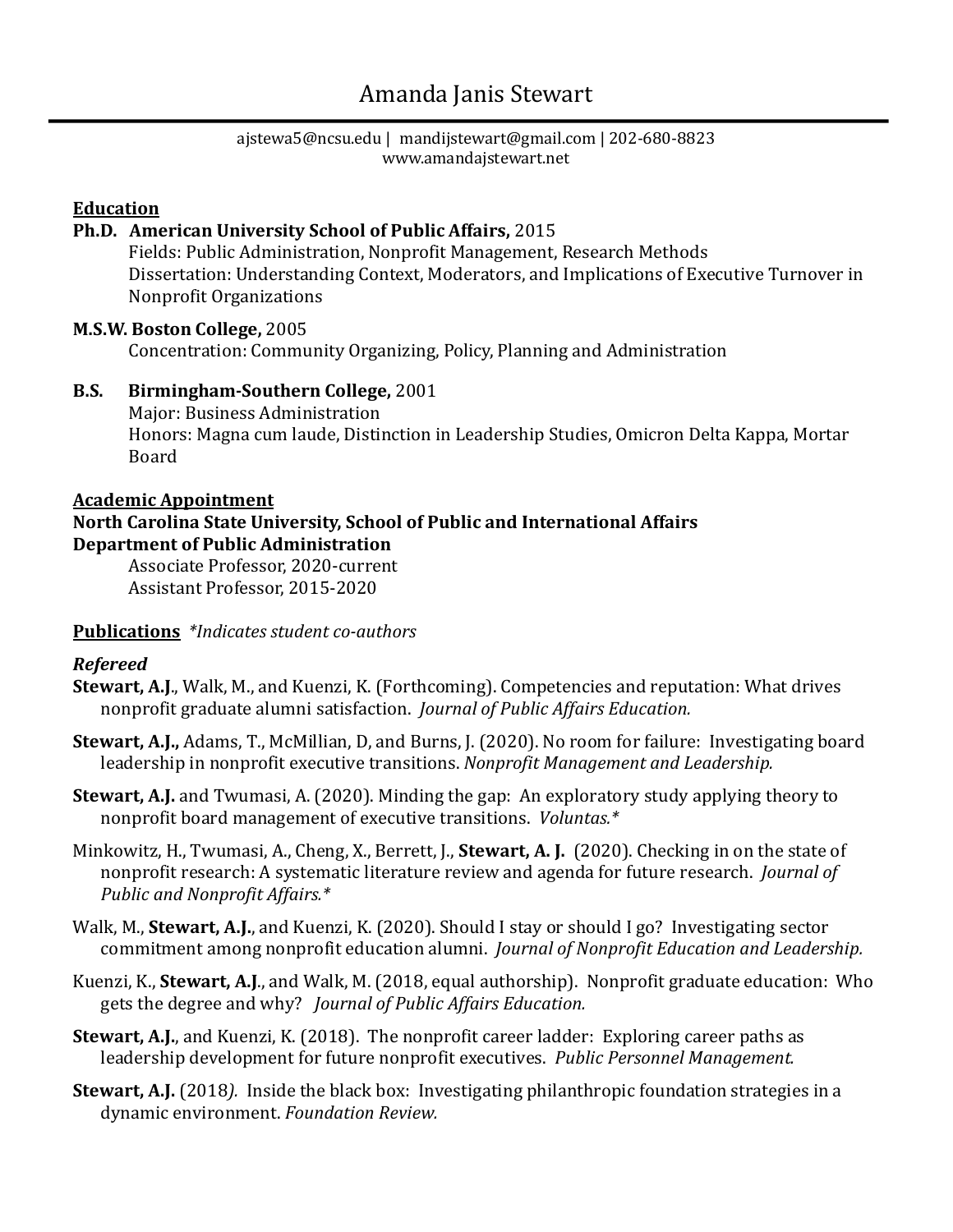- Kuenzi, K., and **Stewart, A. J.** (2017). An exploratory study of the nonprofit executive factor: Linking nonprofit financial performance and executive careers. *Journal of Nonprofit Education and Leadership.*
- Tebbe, D., **Stewart, A.J.,** Hughes, M.B., and Adams, T. (2017). Executive turnover: Closing the gap between ideals and practice. *Journal of Nonprofit Education and Leadership.*
- **Stewart, A.J.,** and Diebold, J. (2017). Turnover at the top: Investigating performance-turnover sensitivity among nonprofit organizations. Public Performance and Management Review.
- **Stewart, A.J.** (2017). Exploring board perspectives on nonprofit executive turnover. *Voluntary Sector Review.* 
	- Selected as part of Editor's Choice Collection
- Faulk, L. and **Stewart, A.J.** (2016, equal authorship). As you sow, so shall you reap? Evaluating if targeted capacity building improves nonprofit financial health. Nonprofit Management and *Leadership.*
	- Top twenty most downloaded articles of this journal for 2018
- **Stewart, A. J.** (2016). Exploring nonprofit executive turnover. Nonprofit Management and *Leadership.*
	- Top ten most accessed articles of this journal for 2016 volume year
- Faulk, L., Willems, J., McGinnis, J., and **Stewart, A. J.** (2015). Network connections and competitively awarded funding: The impacts of board network structures and status interlocks on nonprofit organizations' foundation grant acquisition. Public Management Review.
- Andersson, F., Faulk, L., and **Stewart, A. J.** (2015). Toward more targeted capacity building: Diagnosing organizational capacity needs across organizational life stages. *Voluntas.*
- **Stewart, A. J., and Faulk, L. (2014).** Administrative growth and grant payouts in nonprofit foundations: Fulfilling the public good amidst professionalization? *Public Administration Review*.
- **Janis, A., Stiefel, K., and Carbullido, C. (2010). Evolution of a monitoring and evaluation system in** disaster recovery: Learning from the Katrina Aid Today National Case Management Consortium. *New Directions for Evaluation*, *126*, 65–77.

### *Refereed Edited Book*

Kuenzi, K., and **Stewart, A. J.** (Forthcoming 2022). *Managing Human Resources in the Nonprofit Sector: Equipping Organizations to be Democratic, Diverse, Inclusive, and Employee-Friendly.* In Dolch, N., Carpenter, H., Mirabella, R., and Wise, H. (Editors), *Nonprofit Management* series. Sagamore Press.

### *Book Chapter*

**Janis, A., and Stiefel, K.** (2010). Unintended consequences and adapting evaluation: Katrina Aid Today National Case Management Consortium. In Morell, J. A. (Editor), *Evaluation in the face of uncertainty*. New York: Guilford Publications. 

## **Reports and Conference Proceedings**

**Stewart, A. J.** and Lawrence, K. (2020). "Leadership Fellows Academy: Summary of 2020 evaluation interviews." Report prepared for the North Carolina Division of Mental Health, Developmental Disabilities, and Substance Abuse Services.\*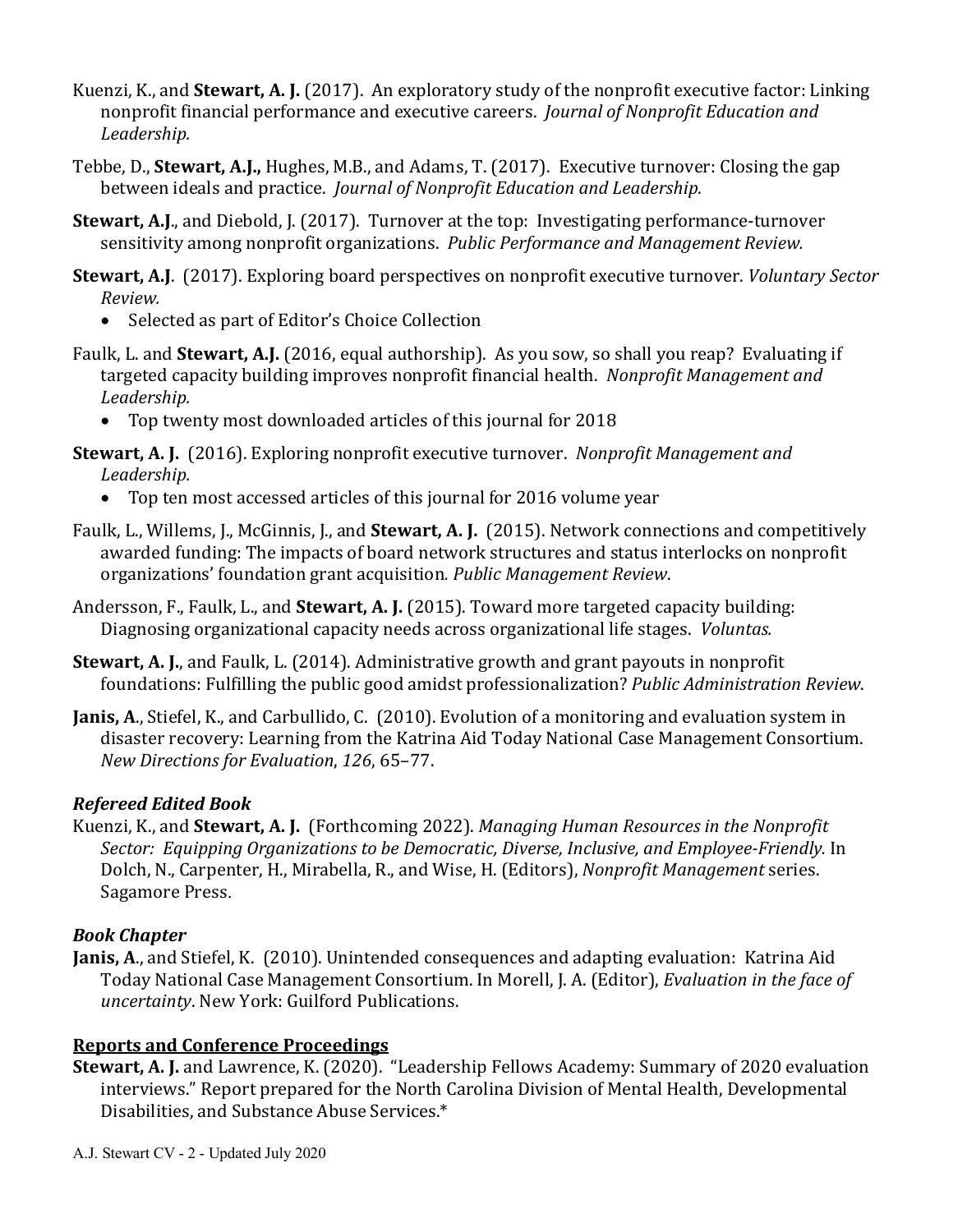- Lawrence, K. and **Stewart, A. J.** (2020). "Leadership Fellows Academy 2019-2020 Cohort Pre-Post Assessment Report." Report prepared for the North Carolina Division of Mental Health, Developmental Disabilities, and Substance Abuse Services.\*
- **Stewart, A. J.**, Van Patter, J., Varkey, S., and Vaughan, L. (2019). "Leadership Fellows Academy: Summary of evaluation interviews." Report prepared for the North Carolina Division of Mental Health, Developmental Disabilities, and Substance Abuse Services.\*
- Stewart, A. J., and Van Patter, J. (2019). "Grassroots Nonprofit Leadership Academy: Participant prepost assessments report." Report prepared for the Wake County Human Services, Social, and Economic Vitality.\*
- Faulk, L., and **Stewart, A. J.** (2015). "Takeaways for researchers, funders, and policymakers." Report summarizing the research and discussions presented at the 2015 ARNOVA Symposium on Public Policy.
- **Stewart, A.J.** (2014). "Seeking common ground: Assessing concepts and measures of professionalization." Academy of Management Conference Proceedings.

### **Other Media**

- What to consider as you donate to a social justice fund by Scottie Andrew on www.cnn.com and reposted to 20+ news websites: https://www.cnn.com/2020/06/19/us/how-to-donate-social-justicefunds-trnd/index.html
- The new normal: How nonprofits should update their operations to account for COVID-19 with PA536 Masters Students and Matt Shipman, North Carolina State University: https://news.ncsu.edu/2020/06/operations-checklist-for-nonprofits/
- How can I tell which charity to support during this crisis? with Matt Shipman, North Carolina State University: https://news.ncsu.edu/2020/03/charity-support-during-covid/
- Translated research for the Alliance for Nonprofit Management Executive Transition Leadership Continuity Community of Practice, prepared by PA536 Spring 2020 students under Stewart's guidance: https://www.nonprofit-leader-transition.com/research
- Skills based volunteering: A strategic opportunity in corporate engagement with S.E. Spencer, Jason Coupet, and Richard Clerkin in E-Volunteerism:\* https://www.e-volunteerism.com/skill-basedvolunteering
- How to set appropriate executive salary with Julia Van Patter in the *Chronicle of Philanthropy:*\* https://www.philanthropy.com/article/How-to-Set-an-Appropriate/246440?cid=cpfd\_rsrc.
- How boards can help new leaders succeed by Jim Rendon in the *Chronicle of Philanthropy:* https://www.philanthropy.com/article/How-Boards-Can-Help-New/246392
- Departure of top Haven executive creates void at a crucial stage by Casey Ross and Kate Sheridan in *Stat News:* https://www.statnews.com/2019/05/17/departure-of-haven-chief-operatingofficer-jack-stoddard/
- How to pick the right thrift store for all that stuff that didn't spark joy with Matt Shipman, North Carolina State University: https://news.ncsu.edu/2019/02/how-to-pick-the-right-thrift-storefor-all-the-stuff-that-didnt-spark-joy/
- Series of Resources Articles in *The Philanthropy Journal*, prepared by PA536 students under Stewart's guidance:: https://pj.news.chass.ncsu.edu/tag/pa536/
- A.J. Stewart CV 3 Updated July 2020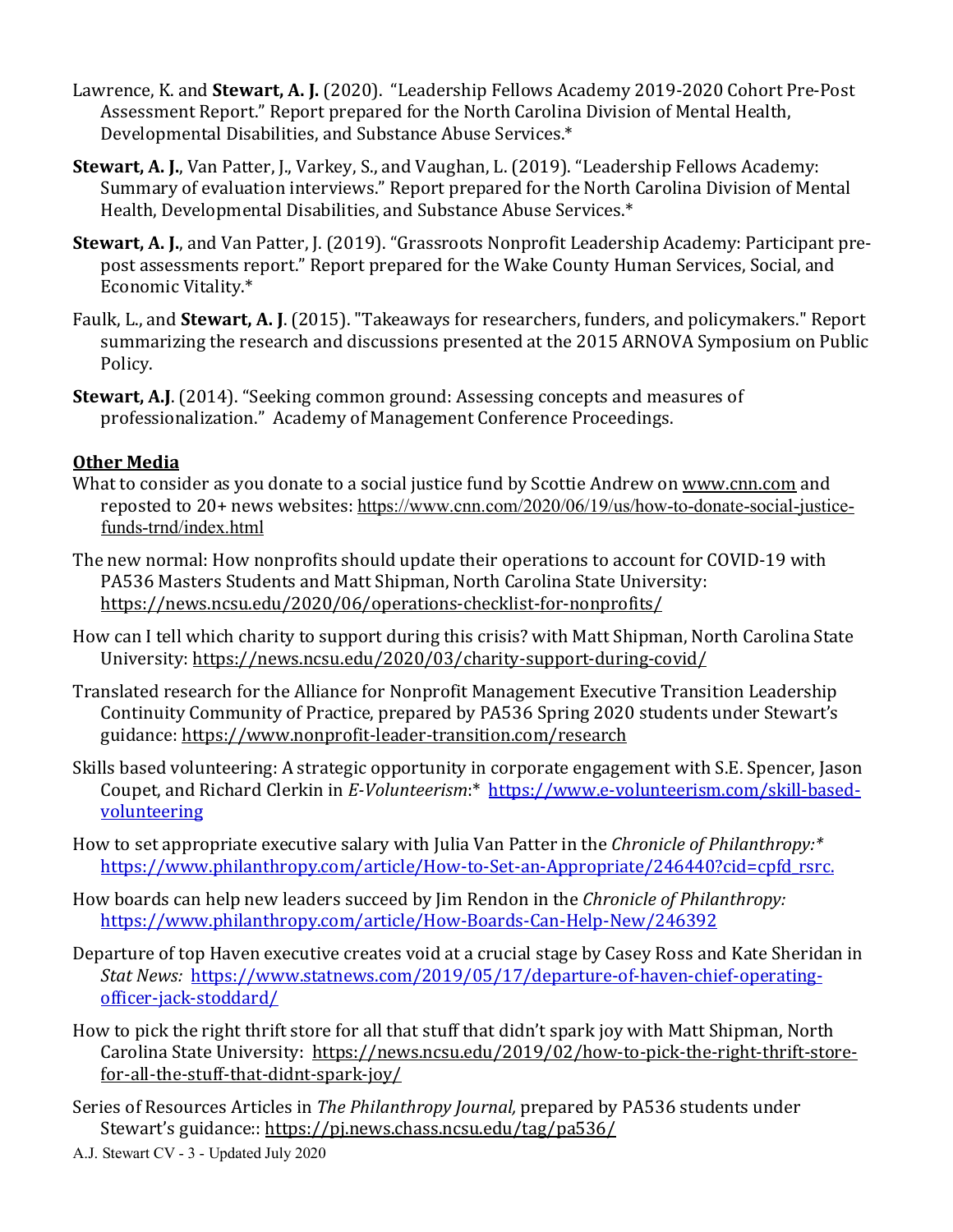- Episode 7: Speaking the language, The Nonprofit Experience podcast, *The Philanthropy Journal*: https://soundcloud.com/user-10468242
- Philanthropic foundations react dynamically but intentionally to external pressures by Shalina Omar in The Philanthropy Journal: https://pj.news.chass.ncsu.edu/2018/04/09/philanthropicfoundations-react-dynamically-but-intentionally-to-external-pressures/
- Unaccountable nonprofits? By Ruth McCambridge in *Nonprofit Quarterly: https://nonprofitquarterly.org/2017/08/25/unaccountable-nonprofits-study-finds-myth/*
- Reduced performance triggers turnover for nonprofit executives by Matt Shipman, North Carolina State University: https://www.eurekalert.org/pub\_releases/2017-08/ncsu-rpt082417.php
- For nonprofits, even non-finance 'capacity grants' stimulate financial growth by Matt Shipman, Philanthropy Journal News: https://pj.news.chass.ncsu.edu/2016/12/05/for-nonprofits-evennon-finance-capacity-grants-stimulate-financial-growth/
- How nonprofits can accomplish a successful executive transition by Hannah Grossman in the *Philanthropy Journal: https://pj.news.chass.ncsu.edu/2016/04/25/how-nonprofits-can*accomplish-a-successful-executive-transition/
- Nonprofit exec turnover more turbulent than originally thought by Matt Shipman, North Carolina State University: https://news.ncsu.edu/2016/05/nonprofit-exec-turnover-2016/

#### **Research in Progress**

#### *Under Review*

- Kuenzi, K., and **Stewart, A.J**. Promising pathways: Investigating factors that pave the way to the nonprofit executive position. *Revise and resubmit.*
- Kuenzi, K., Walk, M., and **Stewart, A.J.** The role of financial burden in nonprofit sector commitment. *Revise and resubmit.*
- Evans, L., Kuenzi, K., and **Stewart, A.J.** Why diversity matters: Making the case for how board diversity equips nonprofit performance. Revise and resubmit.

### *Working Papers*

Kuenzi, K., **Stewart, A.J.**, and Bodkin, C. Does mentoring matter? Investigating the role of mentoring in nonprofit leadership development.

### *Ongoing Research Projects*

**Stewart, A.J.**, Kuenzi, K., and Walk, M. Nonprofit Education Survey Project

- Evans, L., **Stewart, A.J.**, and Kuenzi, K. Diversity, equity and inclusion: Nonprofit leadership practice and implications.
- Clerkin, R. and **Stewart, A. J.** Leadership Fellows Academy.
- Knollenberg, W., Post, H., Schroeder, A., and **Stewart, A.J.** Advocacy efforts among tourism industry associations.\*
- Johnson, B., Lawrence, K., Leight, M., and **Stewart, A.J.** Preparing professionals for the "New Normal": A nonprofit educational needs-assessment for a transforming world."\*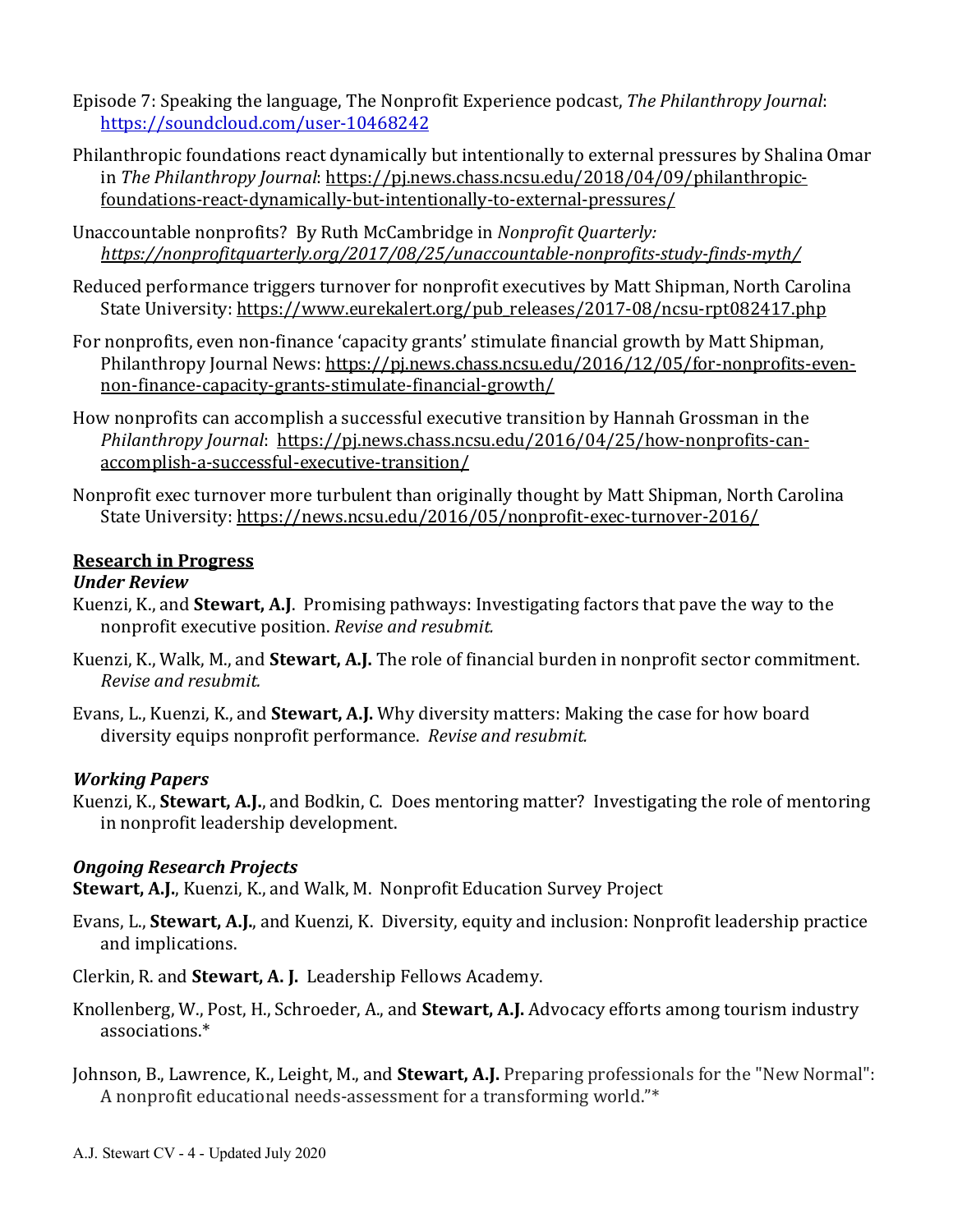### **Funding**

- RGK Center for Philanthropy and Community Service at the University of Texas at Austin and the Association for Research on Nonprofit Organizations and Voluntary Action President's Award, "Career Intentions, Commitment to the Nonprofit Sector, and COVID-19: Insights from Nonprofit Graduate Alumni," with Marlene Walk and Kerry Kuenzi, 2020, \$10,000
- North Carolina Department of Health and Human Services Division of Mental Health, Developmental Disabilities, and Substance Abuse Services, "Leadership Fellows Academy," with Richard Clerkin, 2020-2021, \$182,008
- ASAE Foundation Scholarly Research Grant, "Planning for Advocacy Efforts: Best Practices from Tourism Industry Associations," with Whitney Knollenberg and Ashley Schroeder, 2019, \$7,437
- Faculty Research and Professional Development Grant, North Carolina State University, 2018, \$1350
- Triangle Community Foundation, Funding to support student grantmaking activity in PA539: Grantwriting course, 2017, \$750
- ASAE Foundation Scholarly Research Grant, "Investigating Career Paths of Association Executives," with Kerry Kuenzi, 2017, \$7,420
- Scholarship and Research Award, 2015, North Carolina State University, \$3,899
- Doctoral Student Research Award, 2014, American University, \$4,800

### **Awards**

- Recipient of a Challenge Coin for outstanding service to a military veteran family member, 2020, North Carolina State University
- Nomination for Graduate School Outstanding Graduate Faculty Mentor Award, 2020, North Carolina State University
- Nomination for Academy of Management, Public and Nonprofit Division: Best Dissertation Award
- Nomination for Association of Research on Nonprofit Organizations and Voluntary Action: Gabriel G. Rudney Memorial Award for Outstanding Dissertation in Nonprofit and Voluntary **Action Research**
- Doctoral Fellowship Seminar, 2014, Association for Research on Nonprofit Organizations and Voluntary Action
- Social Impact Doctoral Fellowship, 2014, University of Pennsylvania (Stipend)
- Research to Practice Institute, 2014, Network for Social Work Management
- Doctoral Student Consortium, 2014, Academy of Management, Public and Nonprofit Division
- Pi Alpha Alpha Honor Society, 2014, American University
- Passed with Distinction, Nonprofit Administration Comprehensive Exam, 2013, America University
- Emerging Scholar Award, 2012, Association for Research on Nonprofit Organizations and Voluntary Action
- Academic Excellence Award, 2005, Boston College Graduate School of Social Work
- Merit Scholarship, 1997-2001, Birmingham-Southern College (Full Tuition and Expenses)

### **Conference Presentations** *– detailed since 2015, \* Indicates student co-authors*

"Preparing for the 'new normal:' A needs assessment of skills and competencies for a transforming sector." Association for Research on Nonprofit Organizations and Voluntary Action, November 12-14, 2020 (convened virtually). With Brad Johnson, Kara Lawrence, and Matthew Leight.\*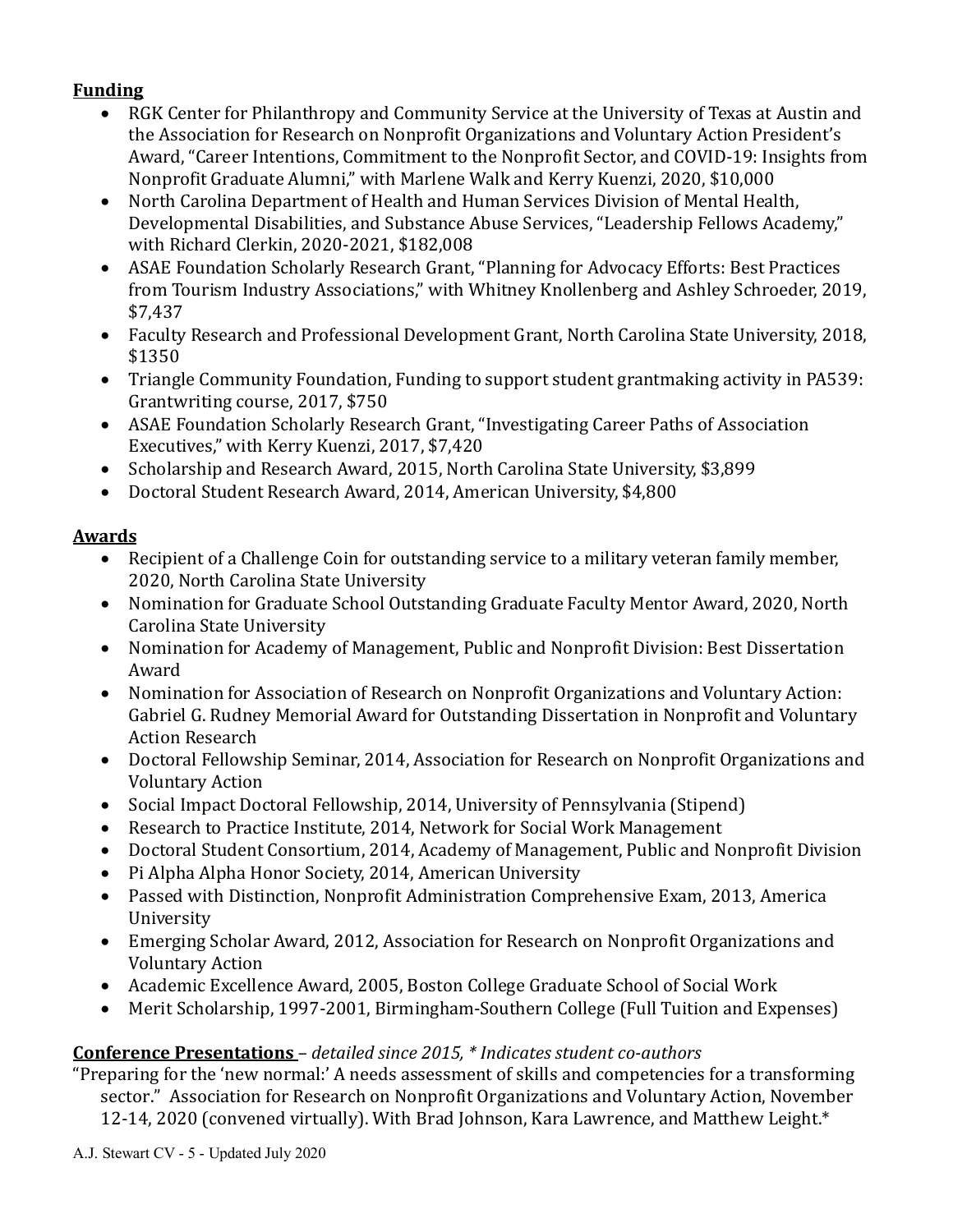- "Alumni perspectives of nonprofit graduate education: Advancing our knowledge of a professionalizing sector." Association for Research on Nonprofit Organizations and Voluntary Action, November 12-14, 2020 (convened virtually). With Kerry Kuenzi and Marlene Walk.
- "Sticking together: Insights from membership associations responding to policy decisions." Association for Research on Nonprofit Organizations and Voluntary Action, November 12-14, 2020 (convened virtually). With Hailey Post, Whitney Knollenberg, and Ashley Schroeder.\*
- "Nonprofit Management: Unique in All Important Aspects? ." American Society for Public Administration, Anaheim, CA, April 3-7, 2020 (conference cancelled). With Kerry Kuenzi and Marlene Walk.
- "Homophily in nonprofits." American Society for Public Administration, Anaheim, CA, April 3-7, 2020 (conference cancelled). With Lindsey Evans and Kerry Kuenzi.
- "Evaluating the "Glass Cliff" hypothesis: Are female nonprofit executives appointed to precarious positions?" Association for Research on Nonprofit Organizations and Voluntary Action, San Diego, CA, November 21-23, 2019. With Xintong Chen and Jason Coupet.\*
- "Burden of debt: Investigating the role of student debt in nonprofit sector commitment. Association for Research on Nonprofit Organizations and Voluntary Action, San Diego, CA, November 21-23, 2019. With Kerry Kuenzi and Marlene Walk.
- Why diversity matters: Making the case for board diversity and nonprofit performance." Association for Research on Nonprofit Organizations and Voluntary Action, San Diego, CA, November 21-23, 2019. With Lindsey Evans and Kerry Kuenzi.
- "Worth it? Investigating satisfaction with a nonprofit graduate degree." Nonprofit Academic Centers Council, London, England, July 15-18, 2019. With Kerry Kuenzi and Marlene Walk.
- "Desired vs. actual outcomes: Investigating board leadership of executive transitions." Association for Research on Nonprofit Organizations and Voluntary Action, Austin, TX, November 15-17, 2018.
- "Checking in on the state of nonprofit research: A systematic literature review and agenda for future research." Association for Research on Nonprofit Organizations and Voluntary Action, Austin, TX, November 15-17, 2018. With Jessica Berrett, Xintong Chen, Honey Minkowitz, and Akua Twumasi.\*
- "Promising pathways: A study of association executives' career paths." Northeast Conference on Public Administration, Baltimore, MD, November 2 - 4, 2018. With Kerry Kuenzi.
- "Desired vs. actual outcomes: Investigating board leadership of executive transitions." Southeastern Conference for Public Administration, Birmingham, AL, September 20-23, 2018.
- "Investigating the CEO factor: Career paths and organizational performance of nonprofit associations." Southeastern Conference for Public Administration, Birmingham, AL, September 20-23, 2018. With Kerry Kuenzi.
- "Does mentoring matter: Investigating the role of mentoring in nonprofit leadership and development." American Society for Public Administration, Denver CO: March 9-13, 2018. With Candice Bodkin and Kerry Kuenzi.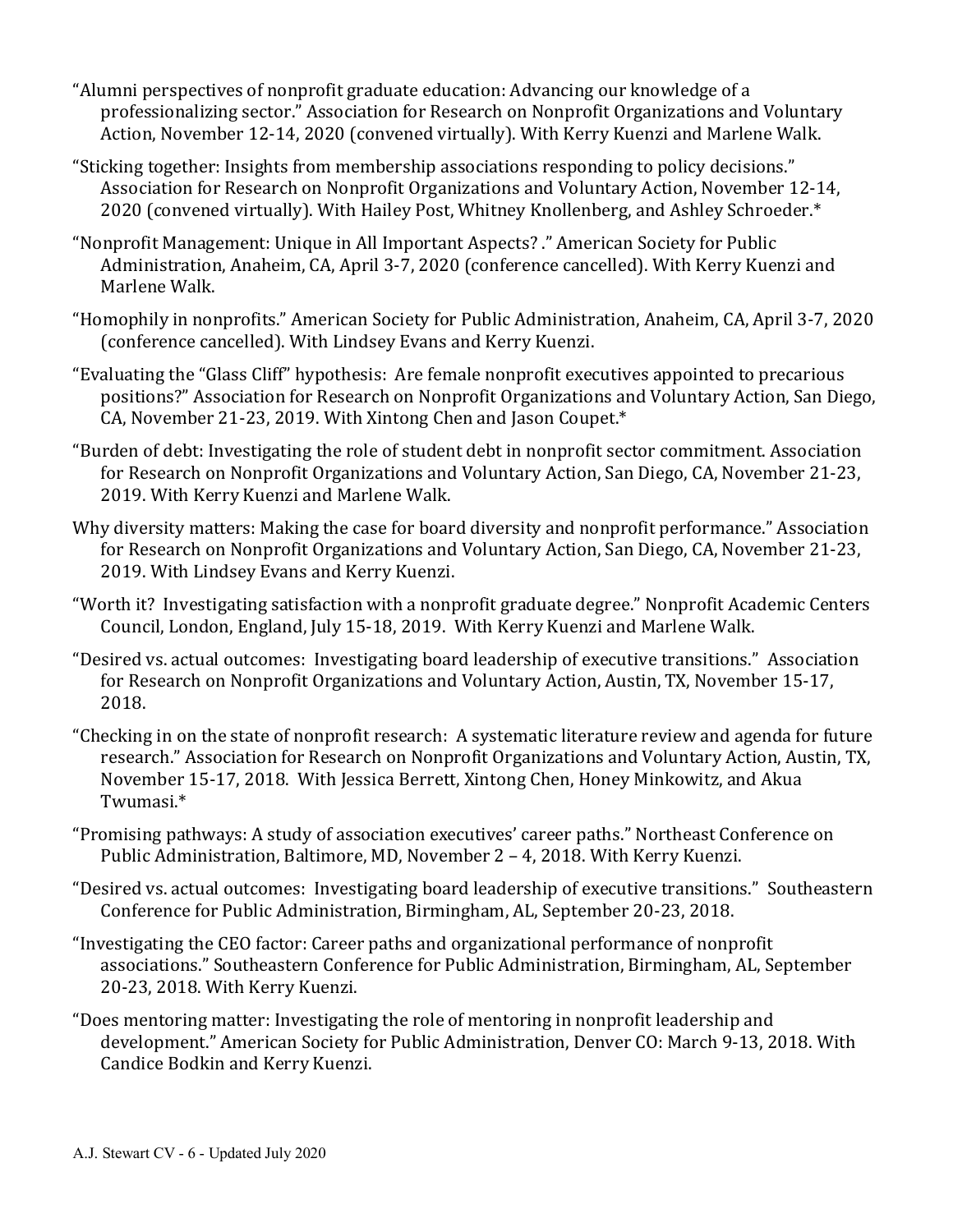- "The Power of Leadership Transitions: Research Findings, Challenges, and Opportunities." Association for Research on Nonprofit Organizations and Voluntary Action, Grand Rapids, MI, November 16 - 18, 2017. With Thomas Adams and Dennis McMillian.
- "Nonprofit education survey project." Association for Research on Nonprofit Organizations and Voluntary Action, Grand Rapids, MI, November 16 - 18, 2017. With Kerry Kuenzi and Marlene Walk.
- "Innovations in Corporate Engagement: Skills Based Voluntarism." Association for Research on Nonprofit Organizations and Voluntary Action, Grand Rapids, MI, November 16 - 18, 2017. With Kerry Kuenzi and Marlene Walk.
- "Investigating the resiliency of nonprofit organizations through a financial lens." American Society for Public Administration. Atlanta, GA, March 17 - 21, 2017. With Kerry Kuenzi.
- "Executive succession: Closing the gap between ideals and practice." Association for Research on Nonprofit Organizations and Voluntary Action (ARNOVA), Washington, DC, November 17-19, 2015. With Thomas Adams, Mary Bear Hughes, and Donald Tebbe.
- "Linking nonprofit financial performance to the career paths of nonprofit executives." Association for Research on Nonprofit Organizations and Voluntary Action (ARNOVA), Washington, DC, November 17-19, 2016. With Kerry Kuenzi.
- "Applying carrying capacity: A case study of one nonprofit sector." Association for Research on Nonprofit Organizations and Voluntary Action (ARNOVA), Washington, DC, November 17-19, 2016. With Jessica Haynie and Kerry Kuenzi.\*
- "Linking nonprofit financial performance to the career patterns of nonprofit executives." Southeastern Conference for Public Administration, Raleigh, NC, October 13 - 16, 2016. With Kerry Kuenzi.
- "Applying carrying capacity: A case study of one nonprofit sector." Southeastern Conference for Public Administration, Raleigh, NC, October 13 - 16, 2016. With Jessica Haynie and Kerry Kuenzi.\*
- "Ladders and patterns: Exploring career paths of nonprofit executives." International Society for Third Sector Research, Stockholm, Sweden: June 21-24, 2016. With Kerry Kuenzi.
- "Exploring Board Perspectives on Nonprofit Executive Turnover." International Society for Third Sector Research, Stockholm, Sweden: June 21-24, 2016. With Kerry Kuenzi.
- "Tales of executive turnover: Exploring context and outcomes in the nonprofit sector." Association for Research on Nonprofit Organizations and Voluntary Action (ARNOVA), Chicago, Illinois, November 19-21, 2015.
- "As you sow, so shall you reap? Evaluating if targeted financial capacity-building improves nonprofit financial health." Association for Research on Nonprofit Organizations and Voluntary Action (ARNOVA), Chicago, Illinois, November 19-21, 2015. With Lewis Faulk.
- "Tales of executive turnover: Exploring context and outcomes in the nonprofit sector." Southeastern Conference of Public Administration (SECOPA), Charleston, South Carolina, September 30-October 3, 2015.

### **Other conference presentations**

A.J. Stewart CV - 7 - Updated July 2020 Academy of Management, 2014 American Evaluation Association, 2007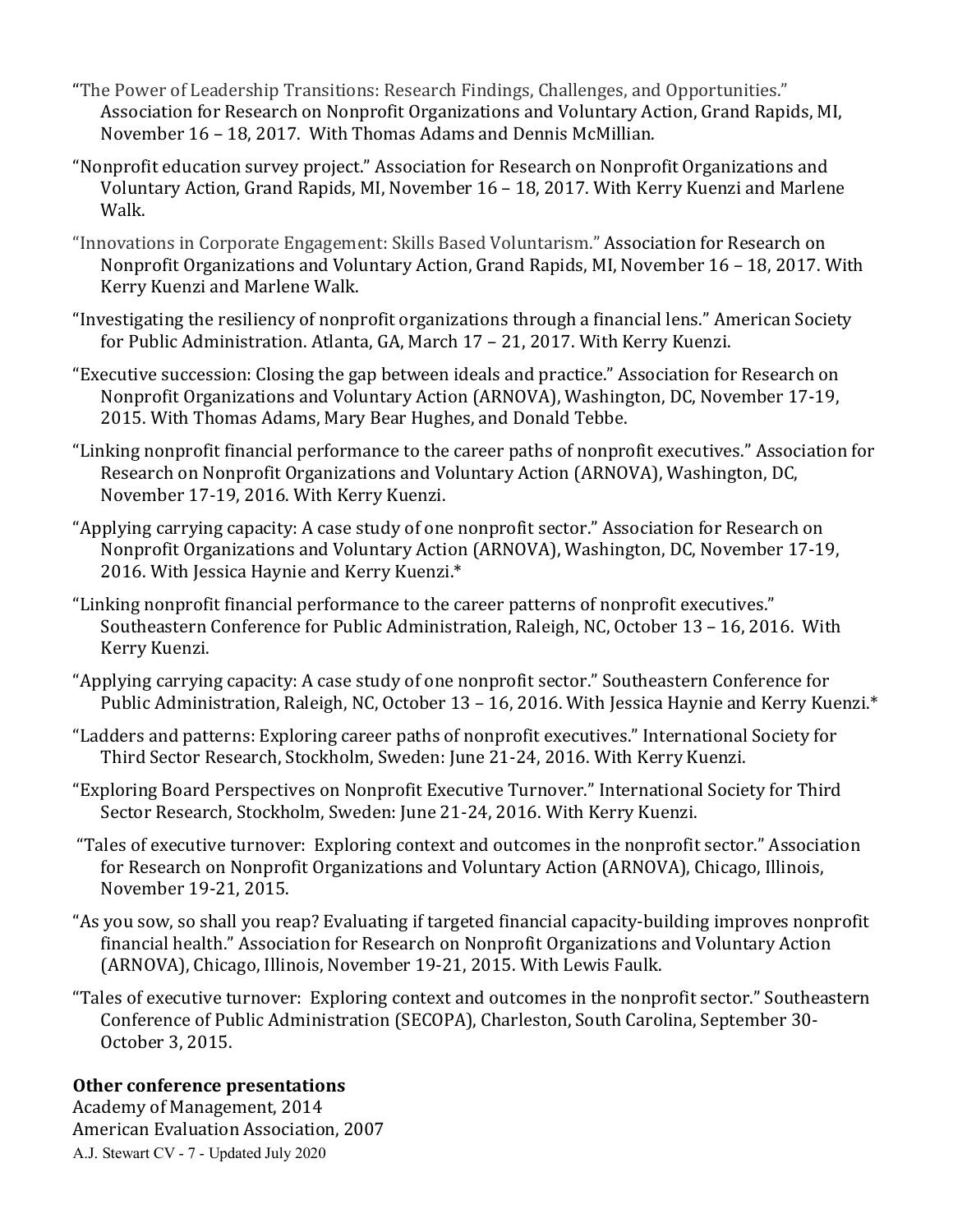American Society of Public Administration, 2013, 2014 Association of Research on Nonprofit Organizations and Voluntary Action, 2012-2014 International Society of Third Sector Research, 2012, 2014 Public Management Research Conference, 2014

#### **Invited Participation and Talks**

Activate Good. Panel: "2020 Trends in Philanthropy." Raleigh, NC, December 9, 2019.

- Alliance for Nonprofit Management Executive Transition Learning Community, "Measuring Success" in Executive Transition Engagements." September 20, 2019
- Curriculum Advisory Committee, The Algernon Sydney Sullivan Foundation, Oxford, MS
- Alliance for Nonprofit Management and Bridgespan. Forum on "Exploring Nonprofit Executive Transition and Succession Research: A Forum of Practitioners and Academics to Explore Recent Progress and Possible Next Actions." May 16, 2018.
- Alliance for Nonprofit Management. "Executive Transition Management Practices: How they have Evolved and the Challenges of Measuring their Impact on Client Organizations" with Tom Adams and Tim Wolfred, June 14, 2017.
- Chatham Live Community Event. "Succession Staffing for Success" with Maria Fibiger, March 24, 2017.
- Alliance for Nonprofit Management. "Executive Succession: Closing the Gap between Ideals and Practice." ARNOVA Conference, November 17, 2016.
- National Association of Corporate Directors, Research Triangle Chapter. "Succession Planning" with Patti Gillenwater, October 14, 2016.
- Community of Nonprofit Scholars, North Carolina State University. "Turnover at the Top: Perspectives of Nonprofit Board Members and Executives." University Club, March 17, 2016.

#### **Research and Teaching Experience**

| North Carolina State University, Department of Public Administration   | Fall 2015-current       |
|------------------------------------------------------------------------|-------------------------|
| Management of Nonprofit Organizations (Graduate, in-person and online) |                         |
| Research in the Nonprofit Sector (PhD, in-person)                      |                         |
| Fund Development (Graduate, in-person and online)                      |                         |
| Grant Writing (Graduate, online and in-person)                         |                         |
| Introduction to Nonprofits (Undergraduate, in-person)                  |                         |
| Digital Engagement and Nonprofits (Independent Study Advisor)          |                         |
| Fundraising Professionalism/CFRE (Independent Study Advisor)           |                         |
| Organizational Resilience (Independent Study Advisor)                  |                         |
| <b>American University, School of Public Affairs</b>                   | September 2011-May 2015 |
| Research Assistant with Dr. Lewis Faulk                                |                         |
| <b>Catholic University of America</b>                                  |                         |
| Craduato Cchool of Cocial Corruco                                      | Conning 2011            |

Graduate School of Social Service Spring 2014 Social Work with Communities and Organizations (Graduate)

#### **Membership and Service to the Academy**

**Academy of Management Conference**, Public and Nonprofit Division, Reviewer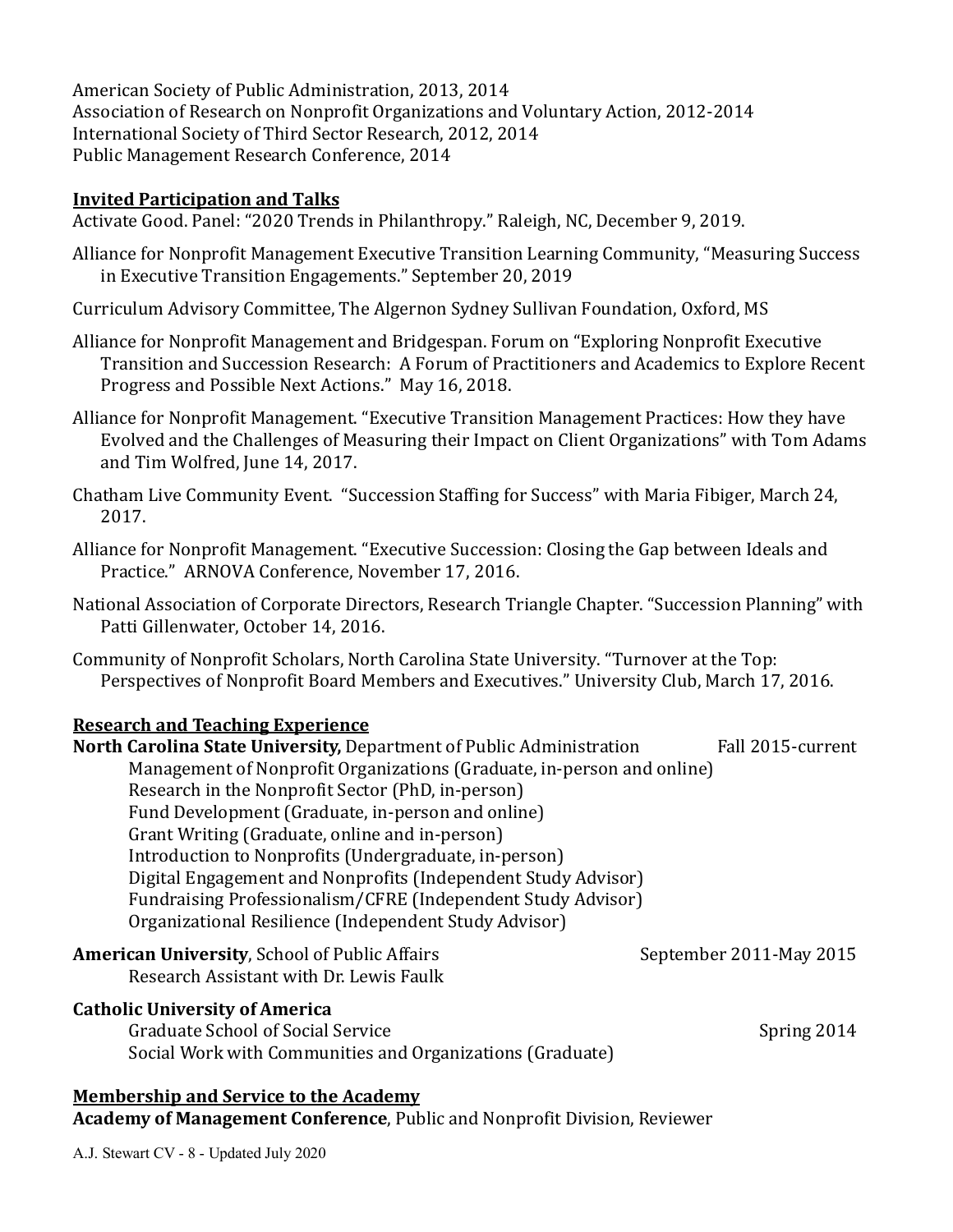#### **Association for Research on Nonprofit Organizations and Voluntary Action, Member;**

Management, Leadership, and Strategy Track Chair (2018, 2017 Conference)

**Human Service Organizations Journal**, Reviewer

**International Journal of Public Administration Journal, Reviewer** 

**Journal of Public Affairs Education, Reviewer** 

**Journal of Public and Nonprofit Affairs, Reviewer** 

**Nonprofit Management and Leadership Journal, Reviewer** 

**Nonprofit Policy Forum Journal, Reviewer** 

**North Carolina Political Science Association**, Reviewer

**Public Management Review Journal, Reviewer** 

**Public Personnel Management Journal, Reviewer** 

**Review of Public Personnel Administration Journal, Reviewer** 

**Southeastern Conference of Public Administration, Nonprofit Track Chair (2016 Conference) Voluntary Sector Review Journal, Reviewer** 

### **<u>Service to the University and Department</u>**

**Dissertation Committee Membership** Kawan Allen, Jessica Berrett, Xintong Chen (chair), Emily McCartha, Honey Minkowitz, Megan Tewell, Akua Twumasi (chair), Michael Walton, Lisa Withers, Kathryn Yandell

**Master Thesis Committee Membership** Derek Gatlin (chair), Elaine McManus, Hailey Post, Kyle Smith

**Executive Committee, School of Public and International Affairs, 2020-current** 

**Master of Public Administration Admissions Committee**, 2016-2018

**PhD Publication Administration Admissions Committee**, 2018-current

**Search Committee, Institute for Nonprofits**, 2019-2020

**Nonprofit Research and Teaching Group** (University-wide monthly gathering of nonprofit related faculty, staff, and students), 2017-current, co-founder and convener

**Department of Public Administration PhD Research Colloquium, 2017-current, convener Graduate Student Research Fair, Faculty Judge, 2016-2018 Freshmen Common Reading Discussion Leader**, 2016, 2018 **Pack Promise Scholar Mentor**, 2016-current

### **Professional Experience**

### **Various Consulting**

| Overseas Cooperative Development Council, Washington, DC | May 2013-January 2014         |
|----------------------------------------------------------|-------------------------------|
| The Novak Consulting Group, Cincinnati, OH               | May 2013-September 2013       |
| Be The Change Development Corporation, Washington, DC    | <b>August 2011-March 2013</b> |
| <b>MAXIMUS Foundation, Reston, VA</b>                    | March 2012-August 2012        |
| Catholic Charities USA, Alexandria, VA                   | September 2009-August 2011    |

Director of Disaster Response

#### **United Methodist Committee on Relief, New York City, NY** Executive Secretary for Monitoring and Evaluation June 2008-July 2009 Monitoring and Evaluation Manager, Katrina Aid Today **January 2006-May 2008**

### **Health Care For All, Boston, MA**

Children's Health Initiatives Team Lead September 2004-January 2006

**Crossroads Urban Center, Salt Lake City, UT**